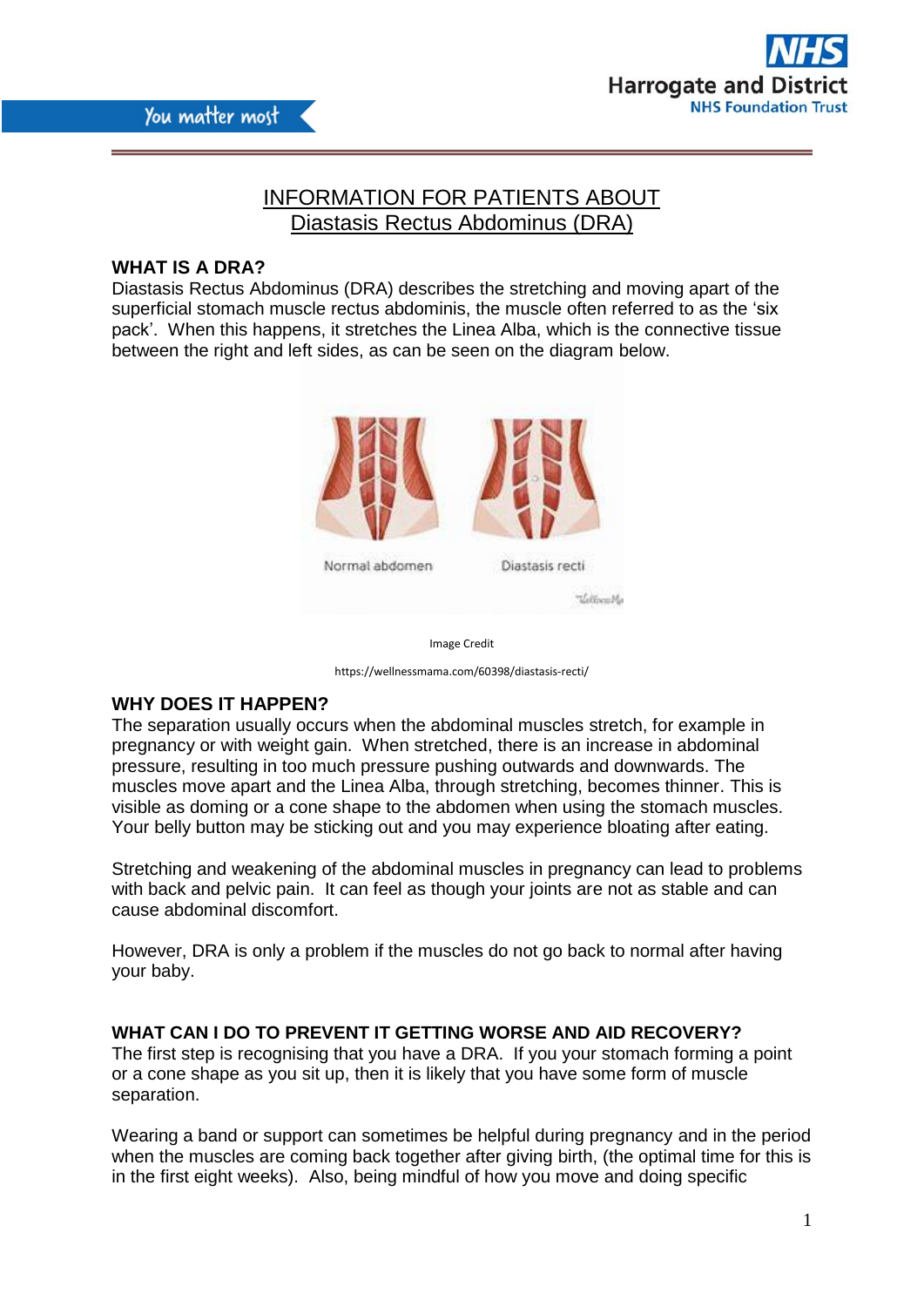

exercises to manage the symptoms during pregnancy and to optimise the muscles coming back together and improving your core strength after the delivery of your baby.

#### **WHAT TO AVOID:**

- Do NOT do sit ups, crunches or leg raises.
- Do NOT do any movement that causes the doming to occur, for example movements leading with the head such as when getting out of bed or a chair.
- Avoid twisting movements such as hoovering, or loading and unloading the washing machine.
- Avoid exercising too strongly or incorrectly as this can further increase the muscle separation.

#### **WHAT TO DO:**

- Seek a referral to the Women's and Men's Health Physiotherapy Team via your GP, midwife or consultant.
- Try to maintain good posture both when sitting and standing.
- In sitting check that your weight is equal through both sitting bones, this can be felt by sitting on your hands.
- When standing, check that you are taking the weight evenly through both feet.
- When getting out of bed, roll onto your side lower your legs out of bed and use your hands to push yourself into an upright position to minimize use of the weakened abdominal muscles.
- Try to ensure that if carrying a load that it is equally distributed between the right and left sides. For example, carrying children on your front rather that resting them on your hip.
- Being mindful how you do any household chores avoiding twisting, lifting and carrying. If these activities cannot be avoided, then engage your pelvic floor muscles and lower stomach muscles to increase abdominal support before lifting or bending.
- Exercises to strengthen your deeper core muscles (see below)

#### **EXERCISES**

If reading this leaflet after just having given birth then please only start these exercises once your catheter has been removed and you have passed urine more than three times with no problems.

It is recommended that you follow the above advice and aim to do the following exercises three times daily: Pelvic Floor Muscle exercises; Switching on transversus abdominus (deeper tummy muscle): and Pelvic tilting.

## **Engaging Your Core - Lower Abdominals**

### **Transverse Abdominus**

This exercise can be done lying down as described below, or sitting on a chair with both feet on the floor.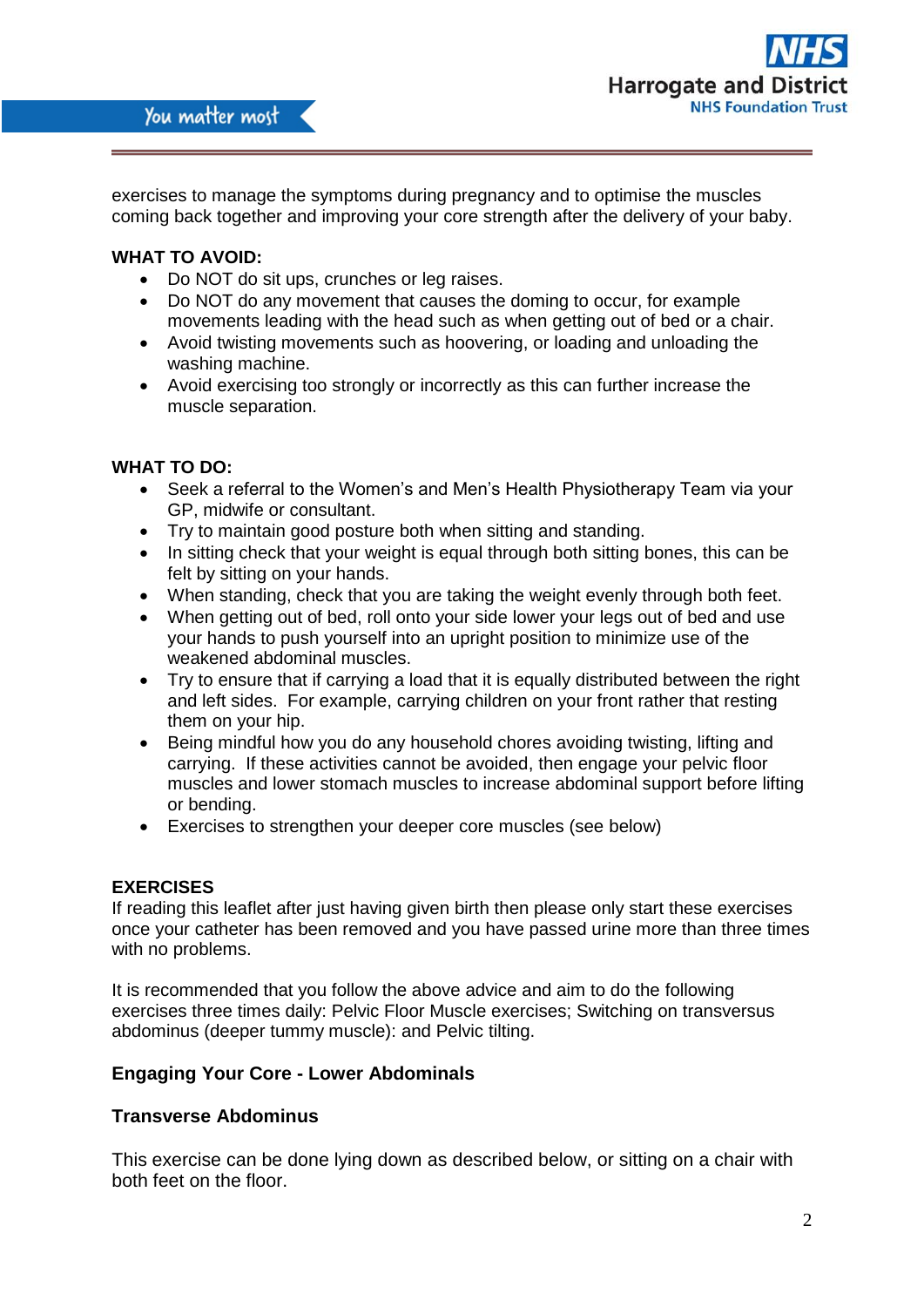

- Lie down on your back with your knees bent. Use pillows or folded blankets/towels under your head and shoulders to ensure that you are on an incline and not lying flat if you are pregnant. If you are post-natal you can lie flat
- Take a gentle breath in, and, as you breathe out, gently draw the lower stomach muscles in towards the spine.
- Maintain that position, with the muscles activated for five seconds (whilst keeping the breath flowing), and then release.
- Aim to repeat 6-8 times per session.



# **Pelvic Tilt**

- Lie on your back with your knees bent and your feet flat on the bed/floor. Again, use pillows or folded blankets/towels under your head and shoulders to ensure that you are not lying flat if you are pregnant. If you are post-natal you can lie flat.
- Activate your stomach muscles, as in the exercise above, and press the small of your back against the supporting surface and tilt your hips so that your bottom tucks under. Hold this for up to 5 seconds (whilst keeping the breath flowing), and then release. Aim to repeat this 6-8 times per session.



# **Four Point Kneeling**

 Starting position is on your hands and knees. Wrists aligned underneath your shoulders and knees underneath your hips.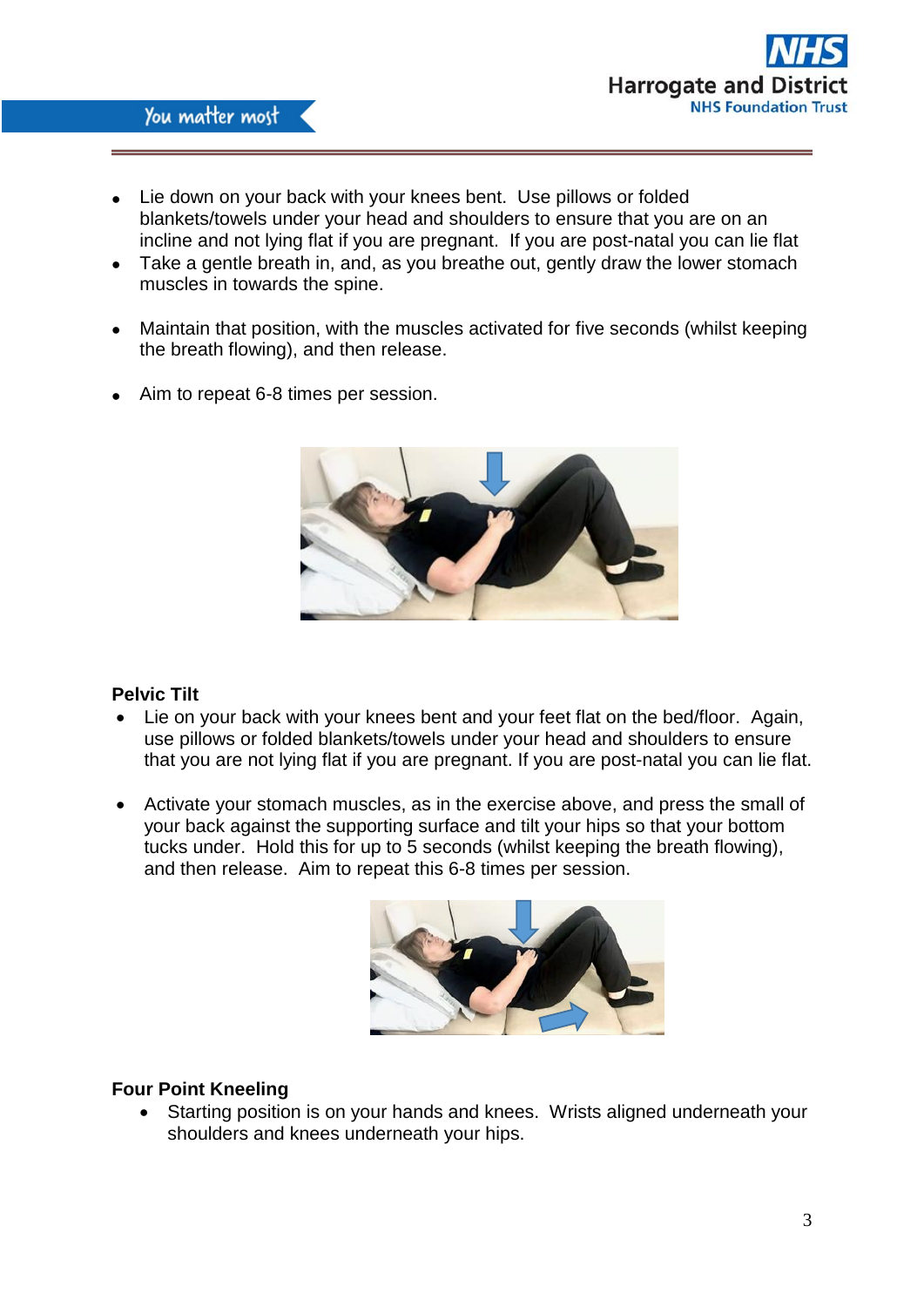

- As in the exercises above: towards the end of your outward breath, gently draw the stomach muscles in towards your spine. You should feel a gentle lift of your stomach muscles.
- Hold this position for 3-5 flowing breaths. Release and repeat up to 10 times.



# **PELVIC FLOOR EXERCISES**

#### **The Pelvic floor**

The pelvic floor forms a sling of muscles, which attach to the pubic bone at the front of the pelvis and extend to the coccyx (tailbone) at the back. These muscles can become weak due to childbirth, prolapse and post gynaecological surgery. It is important that these muscles regain their strength to carry out their normal functions of preventing incontinence and supporting the pelvic organs (even after having a pelvic floor repair).

#### **You need to exercise them to:**

- · Reduce discomfort and swelling.
- · Prevent leakage from your bladder or bowel.
- · Help prevent prolapse of pelvic organs.

If you have a catheter in place only start your pelvic floor exercises once your catheter is removed and you have passed urine normally x3 times with no problems.



Diagram copy EMIS and PiP 2006, as distributed on www.patient.co.uk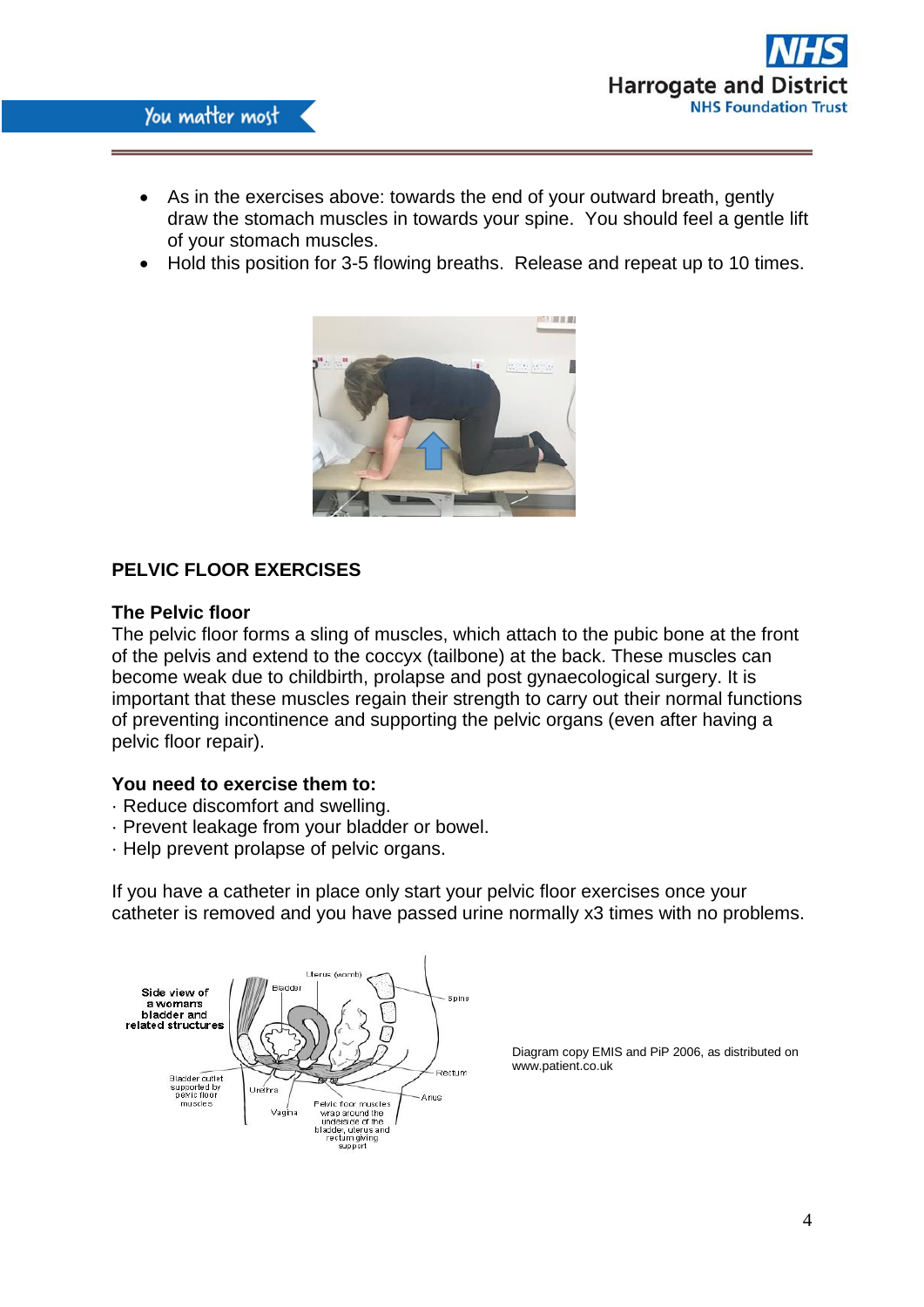

# **How to exercise your pelvic floor muscles**

Pelvic floor muscle exercises should include both long and short squeezes. It is important that you let the muscle relax after each contraction to ensure the muscles become strong and most effective

# **Exercise 1**

# **Step 1**

Sit, stand or lie comfortably with your knees slightly apart.

### **Step 2**

Gently breathe in to prepare and, as you breathe out, tighten the muscle around your back passage as if you are trying to stop yourself from passing wind, now slowly tighten the muscles around your front passage as if you are trying to stop yourself passing urine; lift up from back to front and hold.

Aim to hold both back and front pelvic floor muscles tight for 5-10 seconds (without holding your breath). Fully relax for 4 seconds and aim to repeat up to 10 times. Avoid tightening your buttocks and squeezing your legs together. You should feel your lower abdomen draw in slightly.

# **Exercise 2**

### **To perform the short squeezes**

In the same position as before tighten your back and front pelvic floor muscles for a short strong squeeze followed by relaxing the muscles fully.

Aim to build up to 10 short squeezes up to 10 times without holding your breath.

### **Aim to repeat both long and short squeezes 3-6 times a day**

**Your starting point-** this is the maximum number of seconds you can hold your contraction for (up to 10 seconds) and the maximum times you can repeat this (up to 10 repetitions). Build up your exercise routine gradually; you should notice an improvement in the first three months (this can sometimes take longer). Aim to progress the position you do your exercises in progressing from lying to sitting to standing and, over time, practise them whilst doing activities such as walking and bending. Keep practising your pelvic floor muscle exercises twice a day to maintain the improvement.

### **Tips to remember to exercise:**

 Try to make the exercises part of your daily routine. Perhaps doing them at the same time as another activity: brushing your teeth / when washing your hands/ after emptying your bladder sat on the toilet.